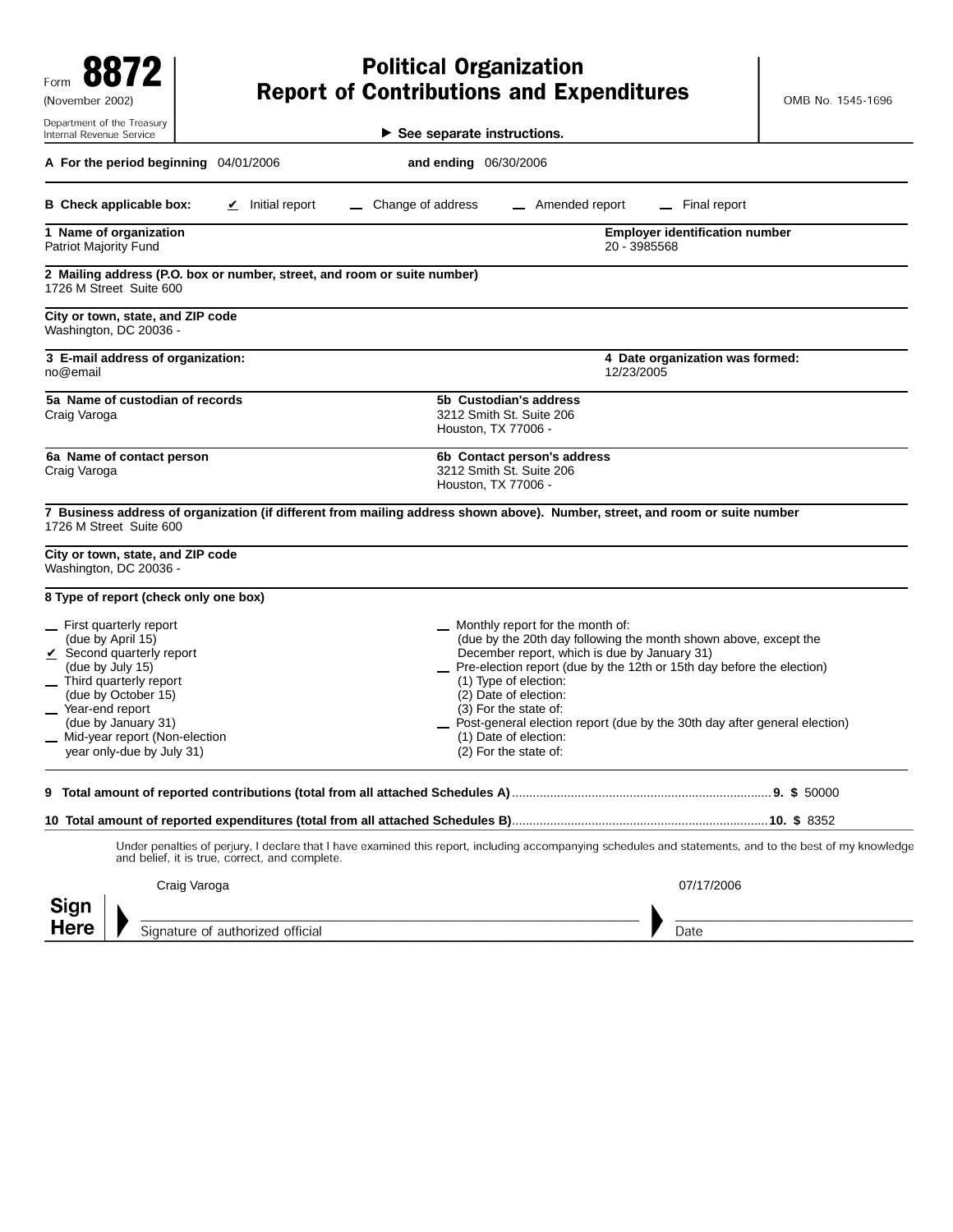| Form 8872 (11-2002)                              |                                      |                      |                        |
|--------------------------------------------------|--------------------------------------|----------------------|------------------------|
| Schedule A<br><b>Itemized Contributions</b>      |                                      |                      | Schedule A             |
| Contributor's name, mailing address and ZIP code | Name of contributor's employer       |                      |                        |
| 1199 SEIU - NYS Political Action Fund            | N/A                                  |                      |                        |
| P.O. Box 2612                                    | <b>Contributor's occupation</b>      |                      | Amount of contribution |
| New York, NY 10108 -                             | N/A                                  | \$50000              |                        |
|                                                  | Aggregate contributions year-to-date | Date of contribution |                        |
|                                                  | \$50000                              | 06/28/2006           |                        |